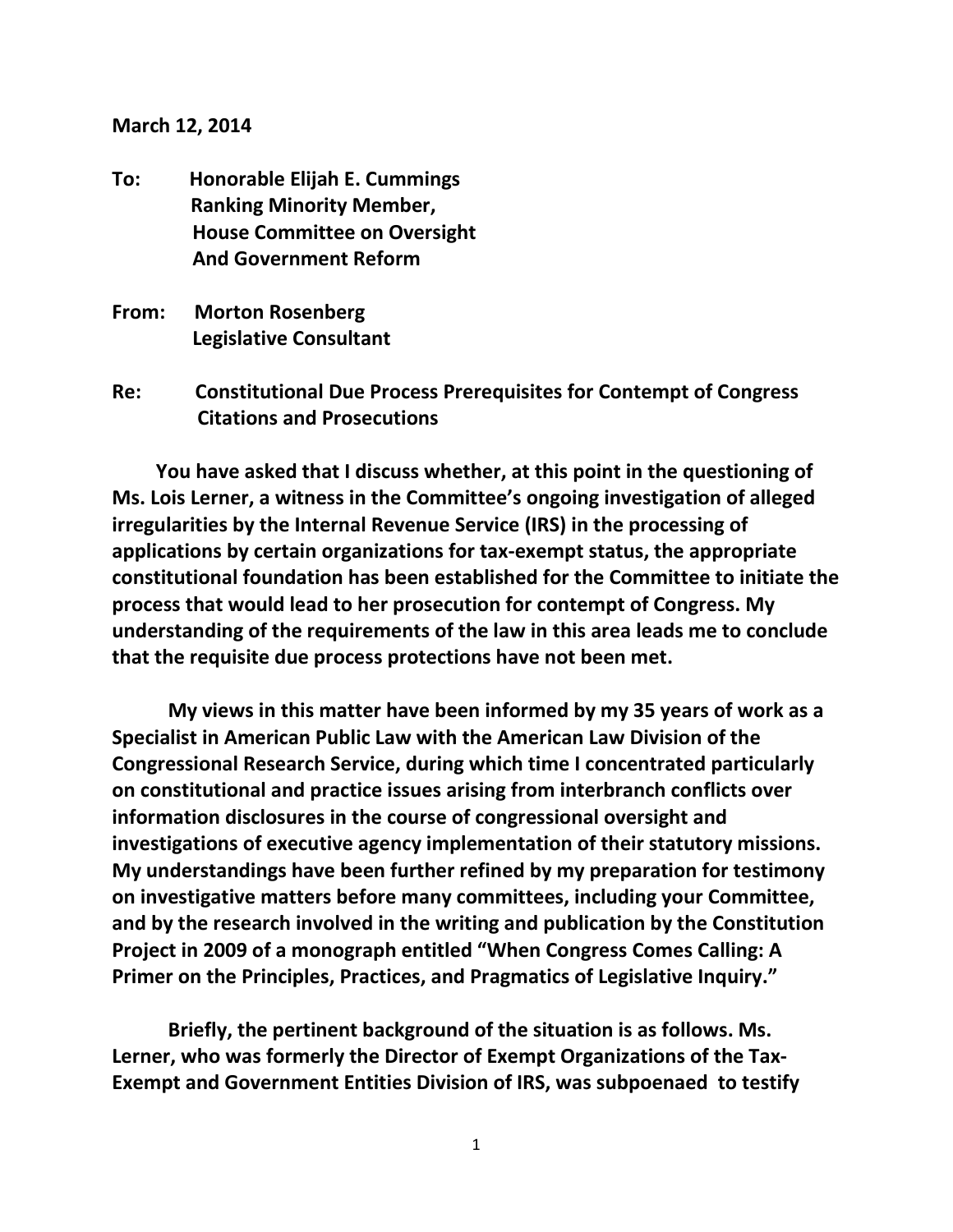**before the Committee on May 22, 2013. She appeared and after taking the oath presented an opening statement but thereafter refused to answer questions by Members, invoking her Fifth Amendment right against self-incrimination. The question was raised whether Ms. Lerner had effectively waived the privilege by her voluntary statements. On advice of counsel she continued to assert the privilege. Afterward, on dismissing Ms. Lerner and her counsel, Chairman Issa remarked "For this reason I have no choice but to excuse this witness subject to recall after we seek specific counsel on the question whether or not the constitutional right of the Fifth Amendment has been properly waived. Notwithstanding that, in consultation with the Department of Justice as to whether or not limited or use of unity [sic: immunity] could be negotiated, the witness and counsel are dismissed." Thus at the end of her initial testimony, there had been no express Committee determination rejecting her privilege claim nor an advisement that she could be subject to a criminal contempt proceeding. There was, however, some hint of granting statutory use immunity that would compel her testimony. On June 28, 2013, the Committee approved a resolution rejecting Ms. Lerner's privilege claim on the ground that she had waived it by her voluntary statements.**

**Still subject to the original subpoena, Ms. Lerner was recalled by the Committee on March 5, 2014. Chairman Issa's opening statement recounted the events of the May 22, 2013 hearing and the fact of the Committee's finding that she had waived her privilege. He then stated that "if she continues to refuse to answer questions from Members while under subpoena, the Committee may proceed to consider whether she will be held in contempt." In answer to the first question posed by Chairman Issa, Ms. Lerner expressly stated in response that she had been advised by counsel that she had not waived her privilege and would continue to invoke her privilege, which she did in response to all the Chair's further questions. After his final question Chairman Issa adjourned the hearing without allowing further questions or remarks by Committee members, and granted her "leave of said Committee," stating, "Ms. Lerner, you're released." At no time during his questioning did the Chair explicitly demand an answer to his questions, expressly overrule her claim of privilege, or make it clear that her refusal to respond would result in a criminal contempt prosecution.**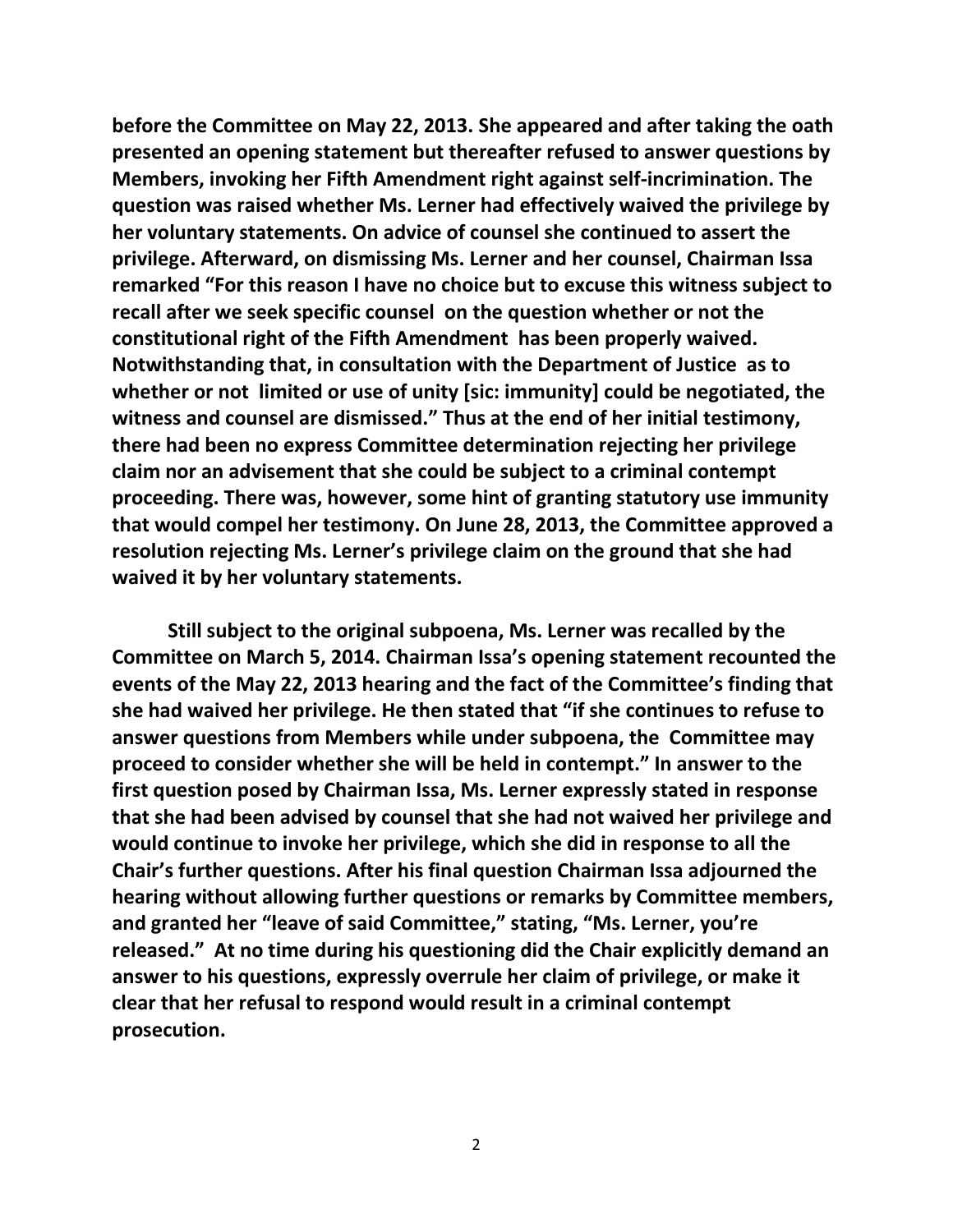**In 1955 the Supreme Court announced in a trilogy of rulings that in order to establish a proper legal foundation for a contempt prosecution, a jurisdictional committee must disallow the constitutional privilege objection and clearly apprise the witness that an answer is demanded. A witness will not be forced to guess whether or not a committee has accepted his or her objection. If the witness is not able to determine "with a reasonable degree of certainty that the committee demanded his answer despite his objection," and thus is not presented with a "clear-cut choice between compliance and noncompliance, between answering the question and risking the prosecution for contempt," no prosecution for contempt may lie.** *Quinn v. United States,* **349 U.S. 155, 166, 167 (1955);** *Empsak v. United States,* **349 U.S. 190, 202 (1955). In**  *Bart v. United States,* **349 U.S. 219 (1955), the Court found that at no time did the committee overrule petitioner's claim of self-incrimination or lack of pertinency, nor was he indirectly informed of the committee's position through a specific direction to answer. A committee member's suggestion that the chairman advise the witness of the possibility of contempt was rejected. The Court concluded that the consistent failure to advise the witness of the committee's position as to his objections left him to speculate about this risk of possible prosecution for contempt and did not give him a clear choice between standing with his objection and compliance with a committee ruling. Citing**  *Quinn,* **the Court held that this defect in laying the necessary constitutional foundation for a contempt prosecution required reversal of the petitioner's conviction. 349 U.S. at 221-23. Subsequent appellate court rulings have adhered to the High Court's guidance. See, e.g.,** *Jackins v. United States,* **231 F. 2d 405 (9th Cir. 1959);** *Fagerhaugh v. United* **States***,* **232 F. 2d 803 (9th Cir. 1959).**

**In sum, at no stage in this proceeding did the witness receive the requisite clear rejections of her constitutional objections and direct demands for answers nor was it made unequivocally certain that her failure to respond would result in criminal contempt prosecution. The problematic Committee determination that Ms. Lerner had waived her privilege, see, e.g.,** *McCarthy v. Arndstein,* **262 U.S. 355. 359 (1926) and** *In re Hitchings,* **850 F. 2d 180 (4th Cir. 1980), occurred after the May 2013 hearing. Chairman Issa's opening statement at the March 5, 2014 hearing, while referencing the waiver decision did not make it a substantive element of the Committee's current concern and was never mentioned again during his interrogation of the witness. More significantly, the Chairman's opening remarks were equivocal about the consequence of a failure**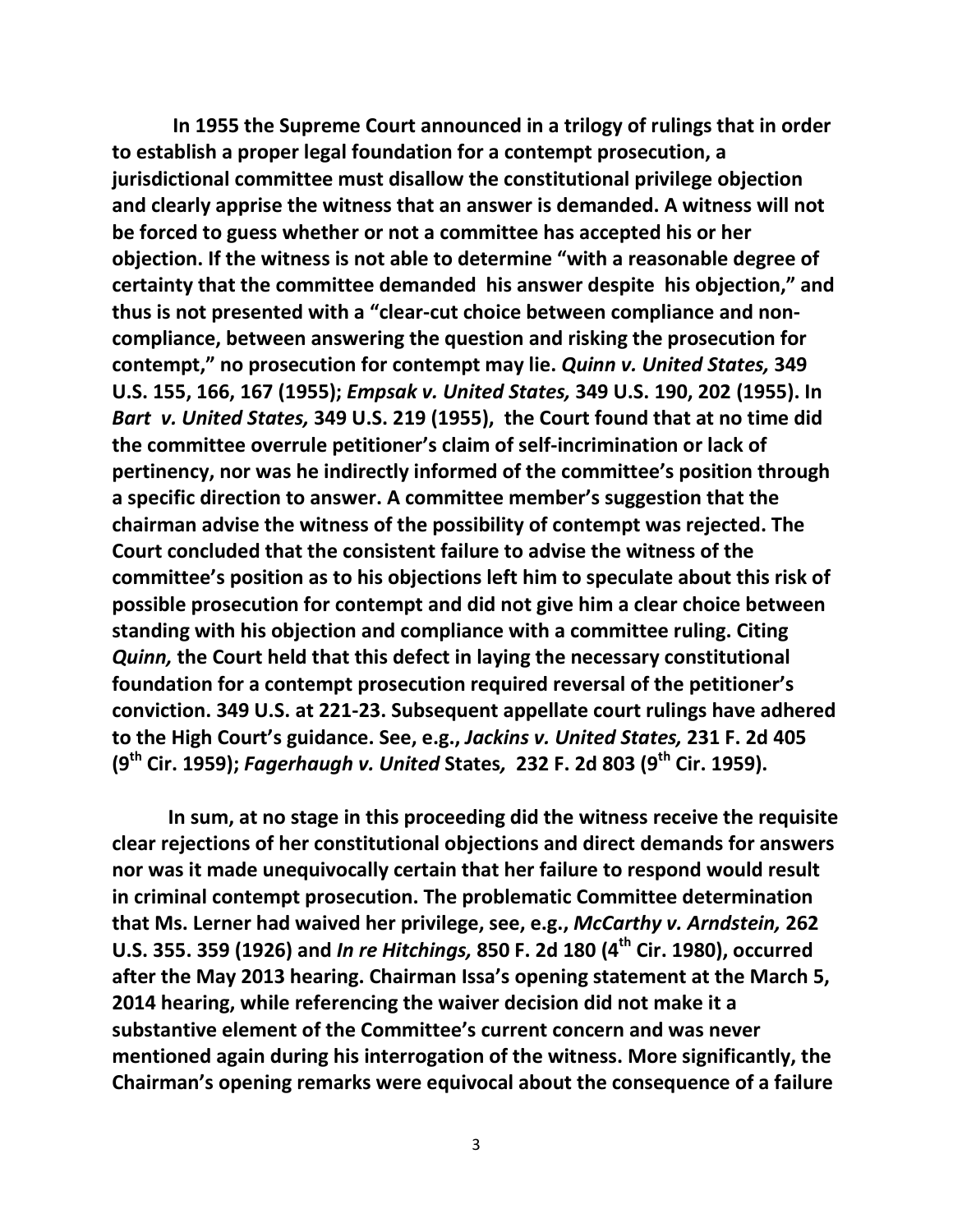**by Ms. Lerner to respond to his questions. As indicated above, he simply stated that "the Committee** *may proceed to consider* **whether she will be held in contempt." Combined with his closing remarks in the May 2013 hearing, where he indicated he would be discussing the possibility of granting the witness statutory immunity with the Justice Department to compel her testimony, there could be no certainty for the witness and her counsel that a contempt prosecution was inevitable. Finally, it may be reiterated that the Chairman during the course of his most recent questioning never expressly rejected Ms. Lerner's objections nor demanded that she respond.**

**I conclude that the requisite legal foundation for a criminal contempt of Congress prosecution mandated by the Supreme Court rulings in** *Quinn, Emspak and Bart* **have not been met and that such a proceeding against Ms. Lerner under 2 U.S.C. 194, if attempted, will be dismissed. Such a dismissal will likely also occur if the House seeks civil contempt enforcement.**

**You also inquire whether the waiver claim raised in the May 2013 hearing can be raised in a subsequent hearing to which Ms. Lerner might be again subpoenaed and thereby prevent her from invoking her Fifth Amendment rights. The courts have long recognized that a witness may waive the Fifth Amendment right to self-incrimination in one proceeding, and then invoke it later at a different proceeding on the same subject. See, e.g.,** *United States v. Burch***, 490 F.2d 1300, 1303 (8th Cir. 1974);** *United States v. Licavoli,* **604 F. 2d 613, 623 (9th Cir. 1979);** *United States v. Cain,* **544 F. 2d 1113,1117 (1st Cir. 1976);**  *In re Neff,* **206 F. 2d 149, 152 (3d Cir. 1953). See also,** *United States v. Allman,*  **594 F. 3d 981 (8th Cir. 2010) (acknowledging the continued vitality of the "same proceeding" doctrine: "We recognize that there is ample precedent for the rule that the waiver of the Fifth Amendment privilege in one proceeding does not waive that privilege in a subsequent proceeding."). Since Ms. Lerner was released from her subpoena obligations by the final adjournment of the Committee's hearing, a compelled testimonial appearance at a subsequent hearing on the same subject would be a different proceeding.** 

 **In addition, Stanley M. Brand has reviewed this memorandum and fully subscribes to its contents and analysis.**